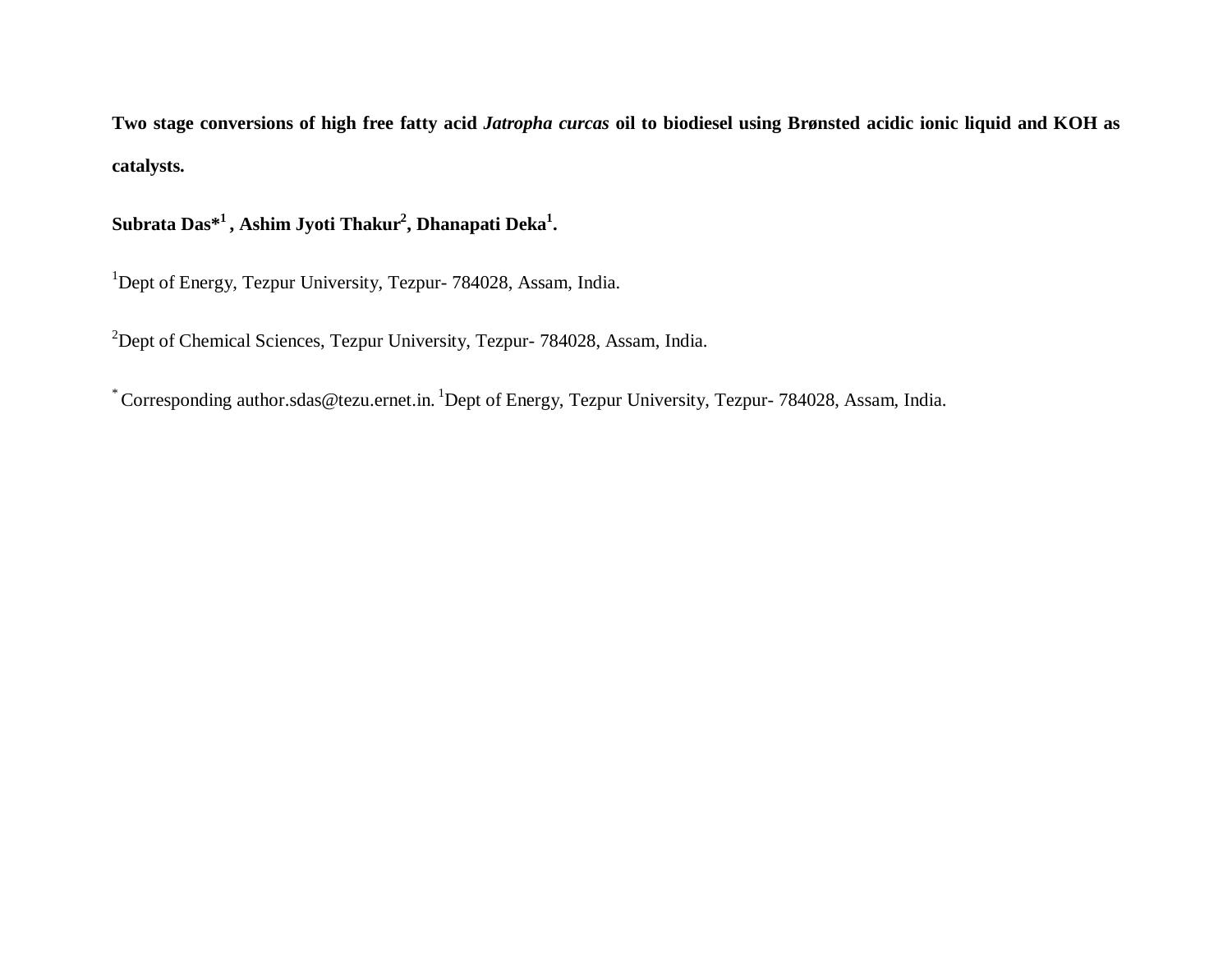

Fig S1. <sup>1</sup>HNMR spectrum of Zwitterion.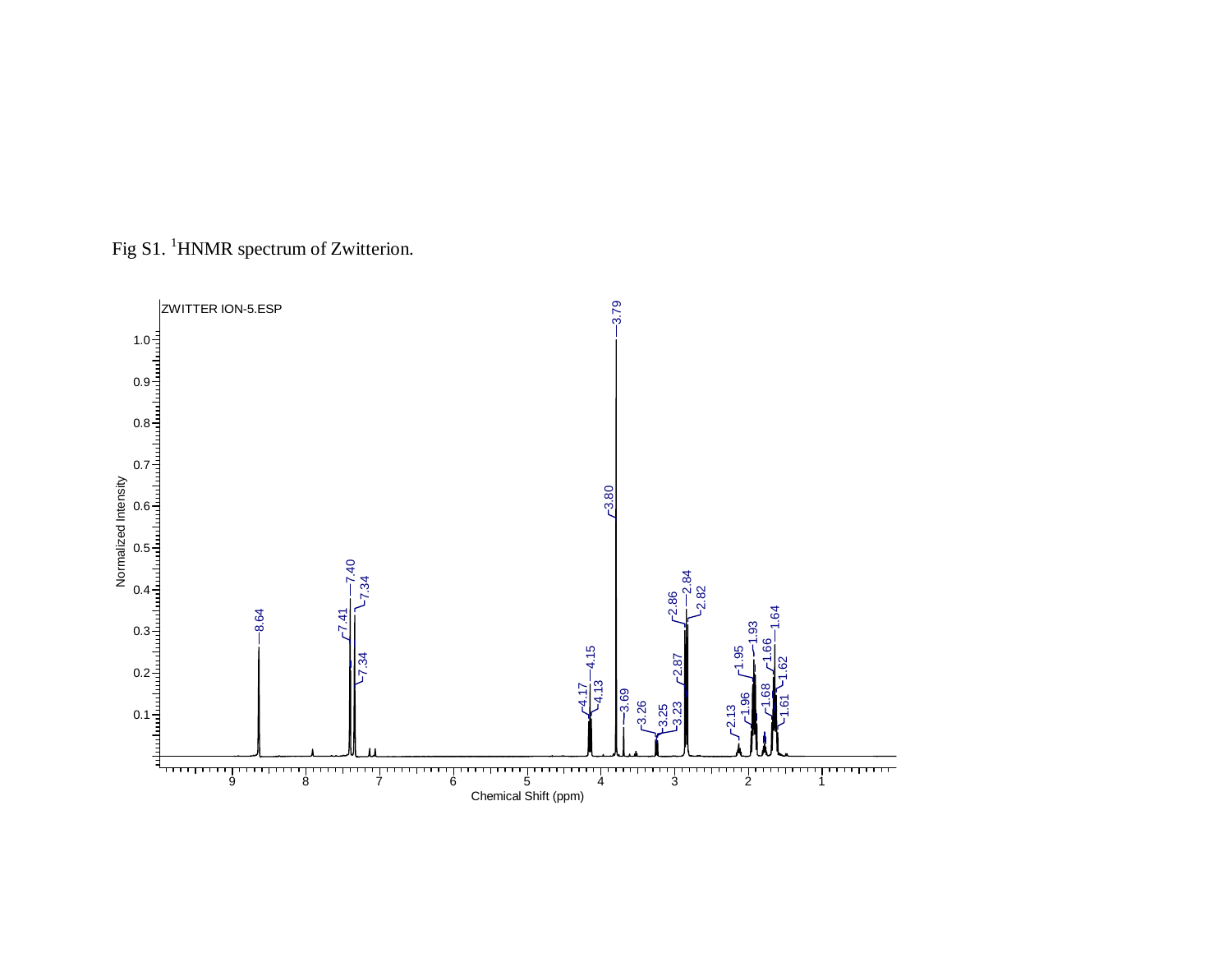

Fig. S2. <sup>13</sup>CNMR of Zwitterion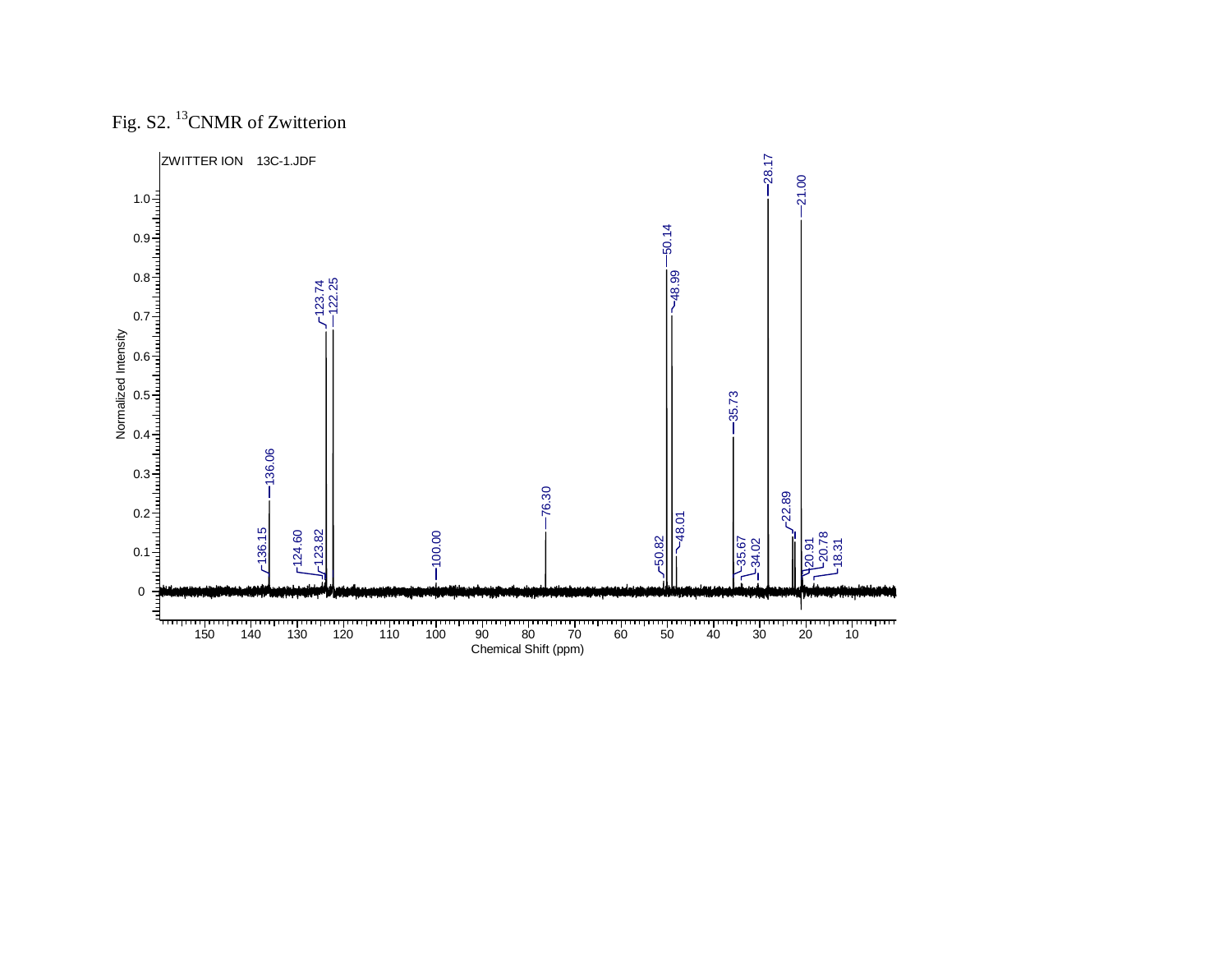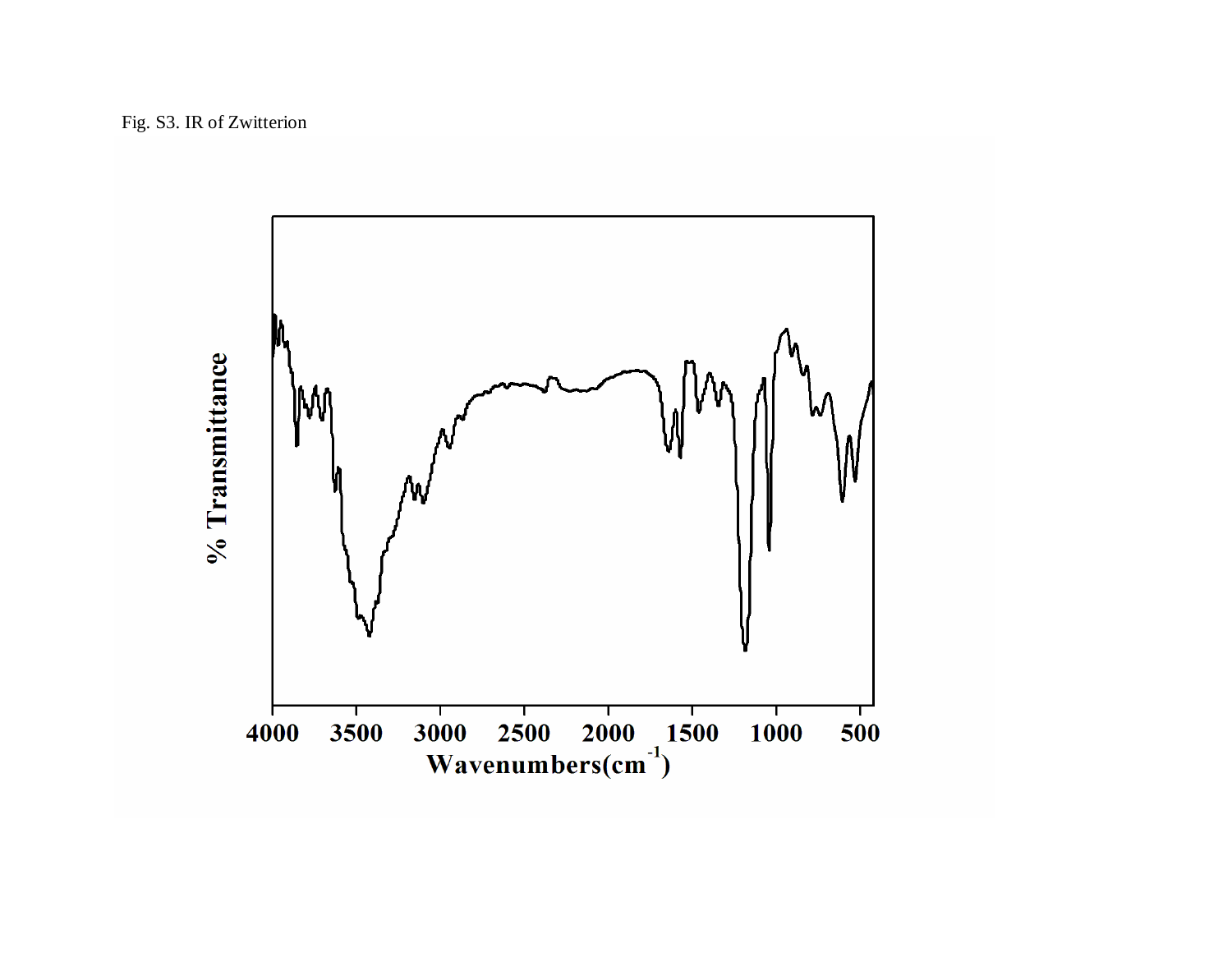Fig S4 <sup>1</sup>HNMR spectrum of [BSMIM]Cl

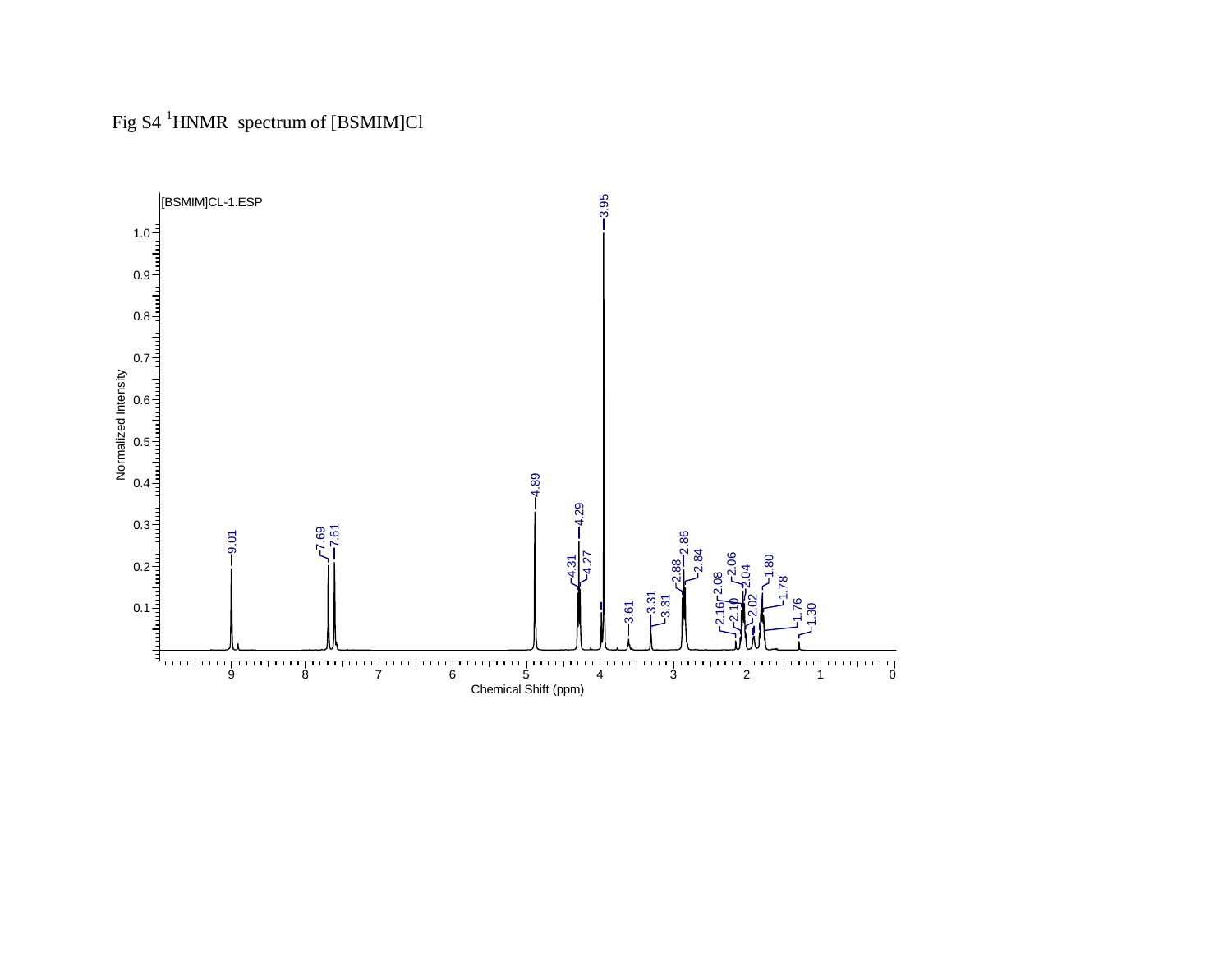

Fig. S5 <sup>13</sup>CNMR of [BSMIM]Cl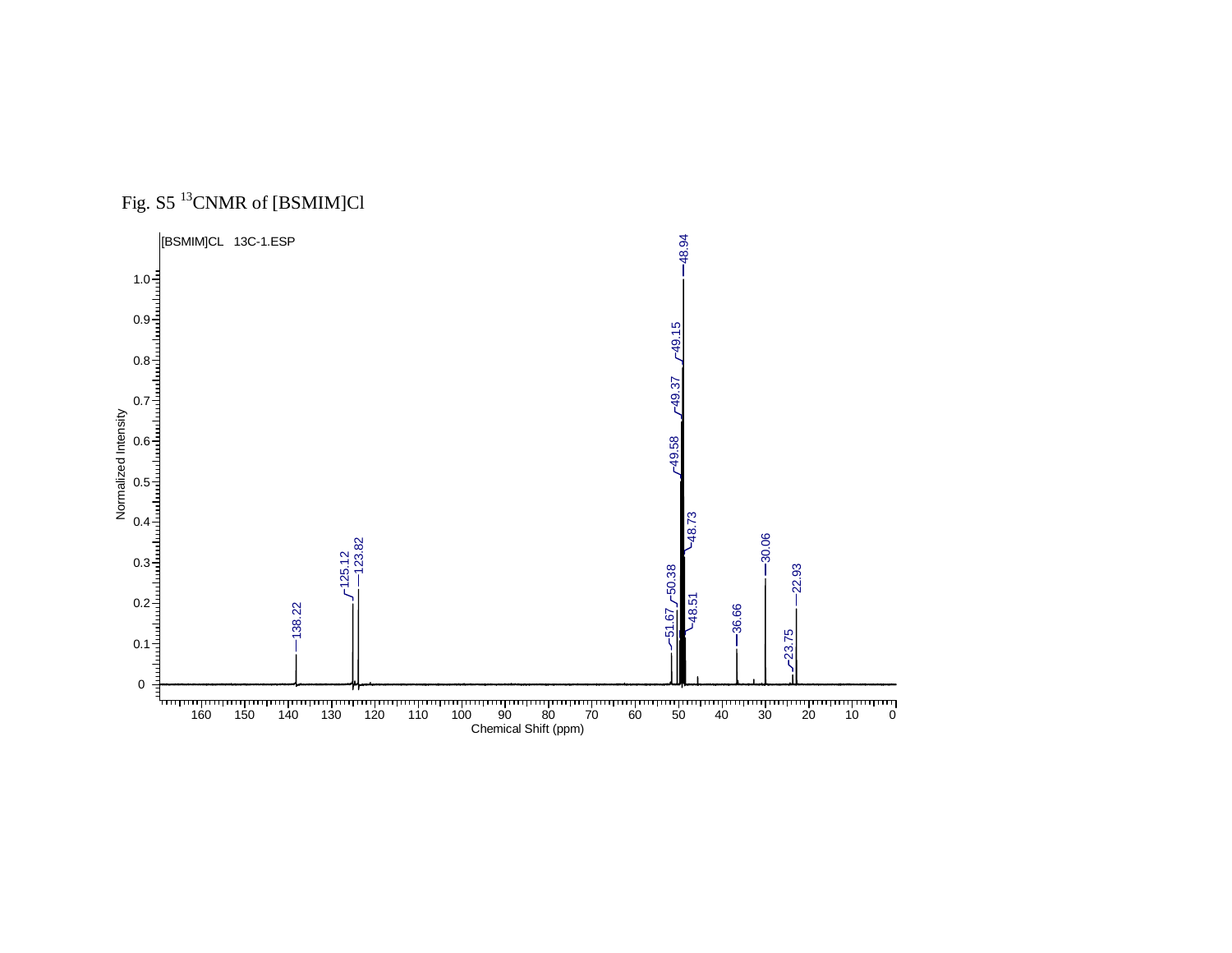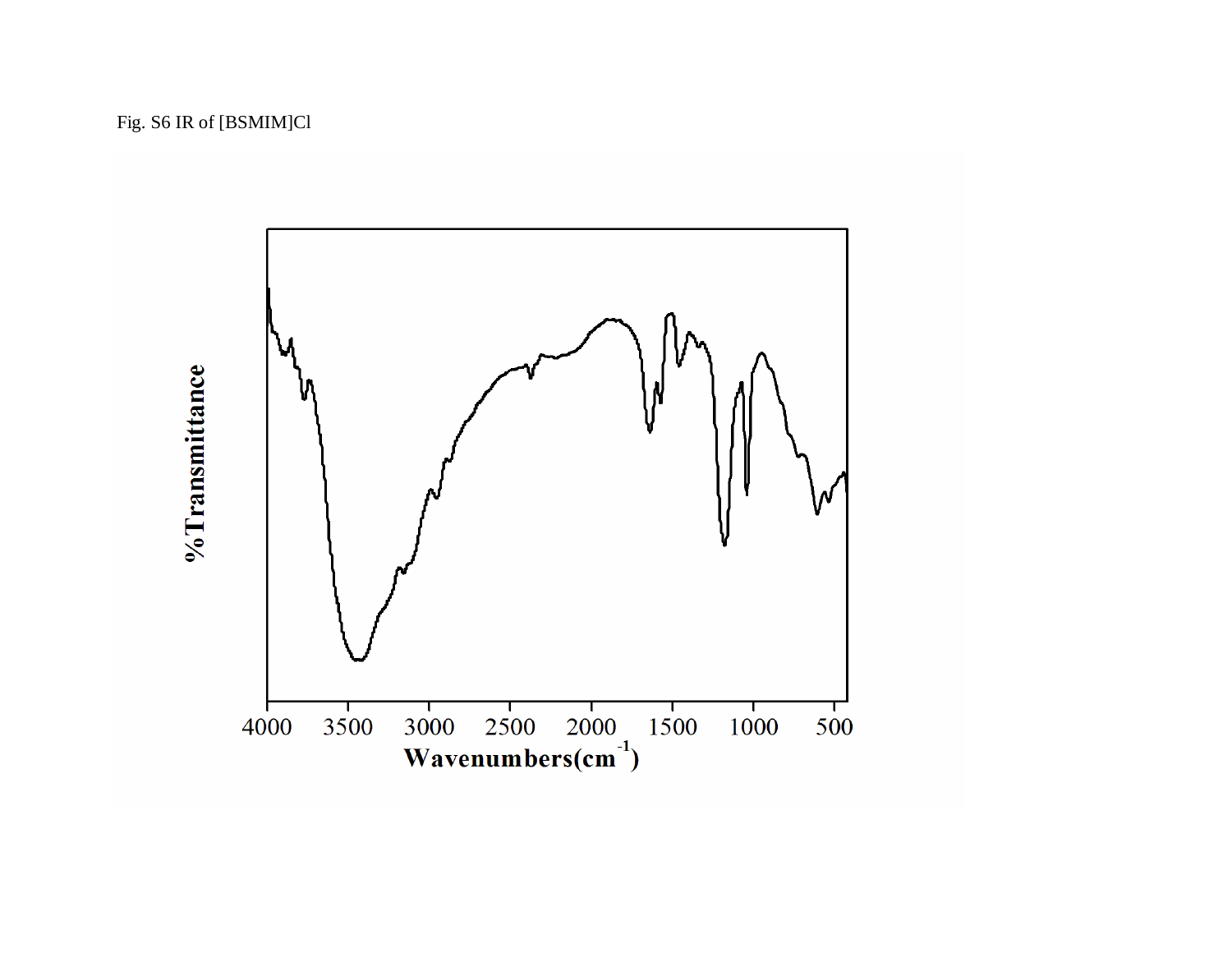## FigS7: ESI-MS of [BSMIM]Cl